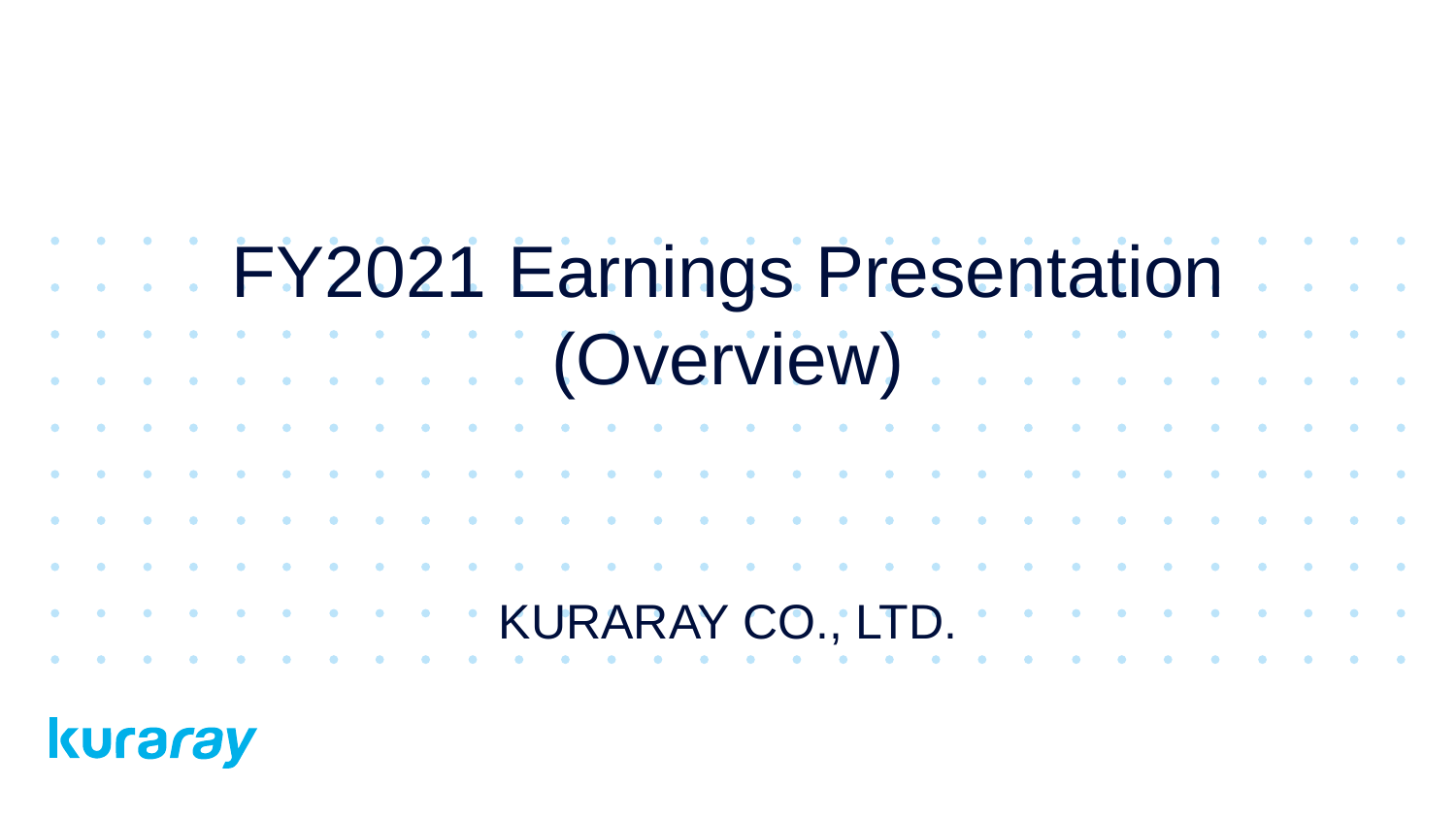## **Overview of FY2021 Results** (Billion yen)

|                                           | <b>FY2021</b> | <b>FY2020</b>    | <b>Difference</b> |
|-------------------------------------------|---------------|------------------|-------------------|
| <b>Net Sales</b>                          | 629.4         | 541.8            | 87.6 (16.2%)      |
| <b>Operating Income</b>                   | 72.3          | 44.3             | 27.9 (63.0%)      |
| <b>Ordinary Income</b>                    | 68.8          | 39.7             | 29.0 (73.0%)      |
| Net Income*                               | 37.3          | 2.6              | $34.7(-)$         |
|                                           |               | <b>Reference</b> |                   |
| <b>JPY/USD</b>                            | 110           | 107              |                   |
| <b>JPY/EUR</b>                            | 130           | 122              |                   |
| <b>Domestic naphtha</b><br>(JPY 1,000/kl) | 48            | 34               |                   |

kuraray

\*Net Income Attributable to Owners of the Parent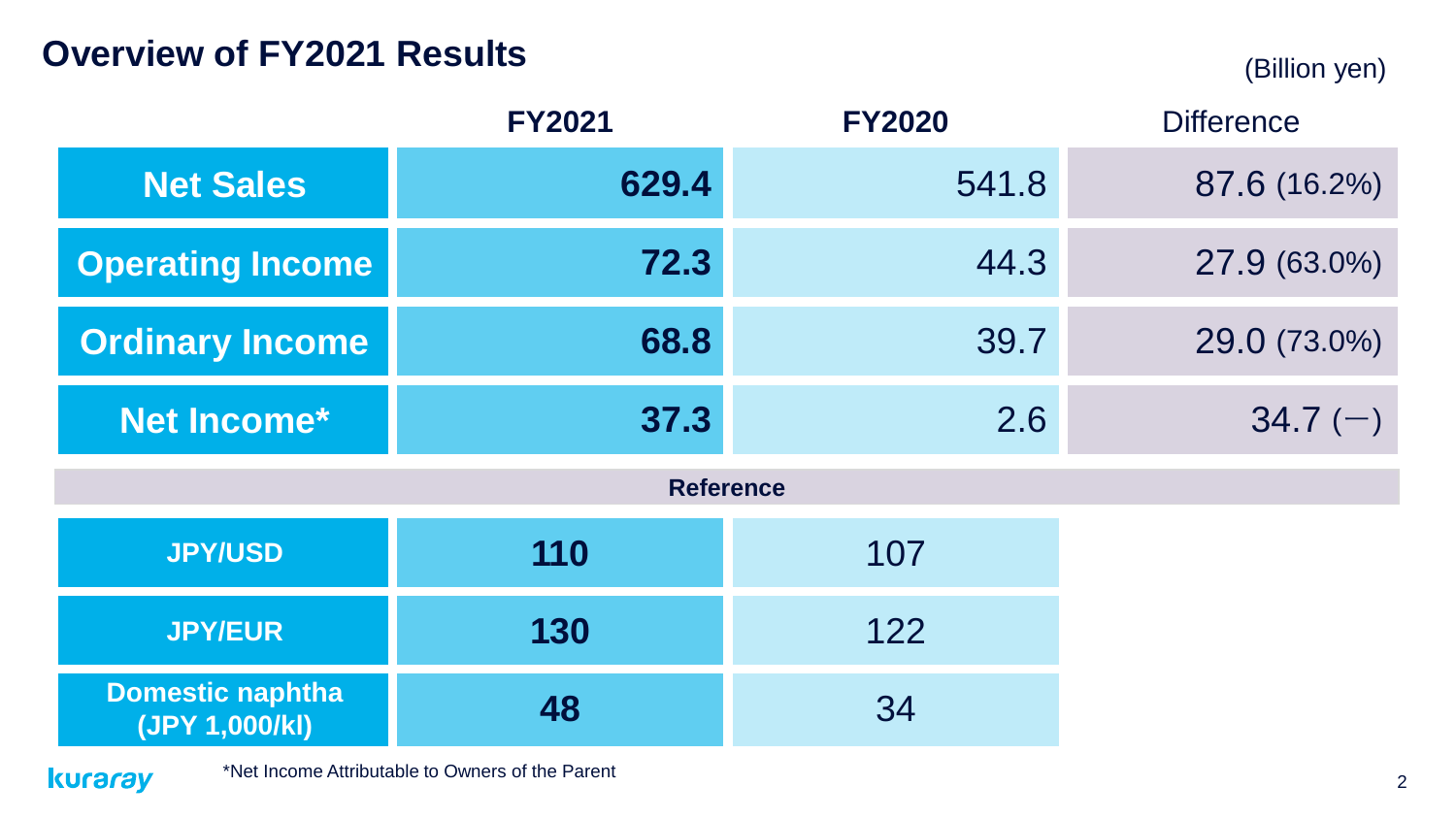## **Outcome of FY2021 Main Initiatives**

- **1. Steady implementation of capital investment decided on for the previous medium-term management plan "PROUD 2020"**
	- → We made steady progress on major projects, including Thai Isoprene base, Polish water**soluble PVA film production base, and Calgon Carbon new facility.**
- **2. Expansion of the Environmental Solutions Business**
	- **→ We deepened integrated operation after organizational change. We steadily increased profit by meeting demand using our ability to deal with environmental regulations.**
- **3. EVAL ™ Production Capacity Increase**
	- → We will make a decision in early stage of the next medium-term management plan period.
- **4. Promotion of digitalization in entire group**
	- → We launched the Global Digital Transformation (GDX) Office since Jan 2022 to accelerate **DX related initiatives that we have been promoting.**
- **5.Initiatives to create innovation**
	- → At Marketing Group, we promoted cross-divisional business creation initiatives from **customers standpoint of view.**

**To strengthen these initiatives and to create innovation in a company-wide and global level, we newly established Innovation Networking Center since Jan 2022.**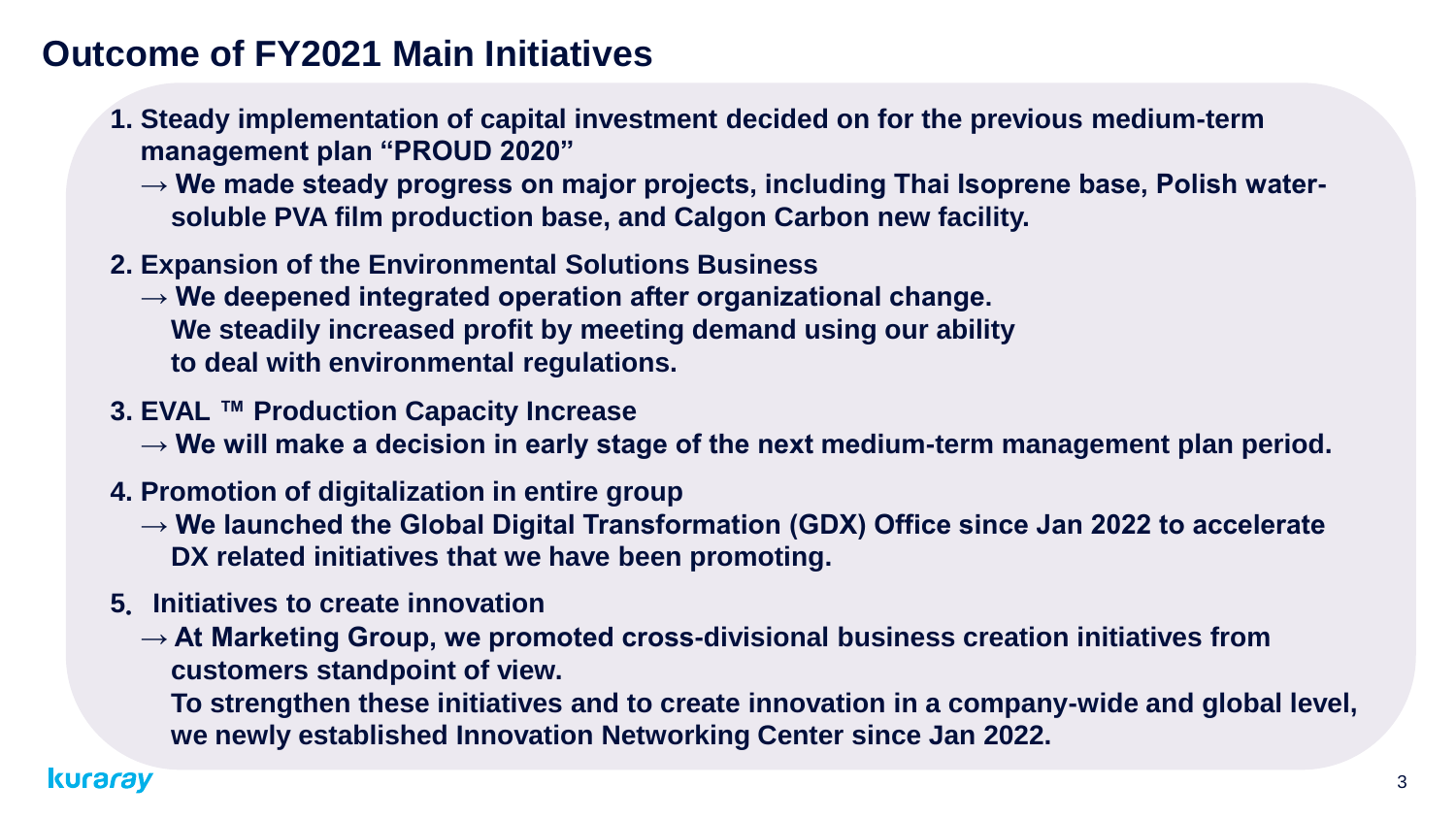## **Net Sales and Operating Income by Segment**

(Billion yen)

|                                              |                  | FY2021 Result                     | FY2020 Result    |                     | <b>Difference</b> |                     |
|----------------------------------------------|------------------|-----------------------------------|------------------|---------------------|-------------------|---------------------|
|                                              | <b>Net Sales</b> | <b>Operating</b><br><b>Income</b> | <b>Net Sales</b> | Operating<br>Income |                   | Operating<br>Income |
| <b>Vinyl Acetate</b>                         | 304.7            | 57.7                              | 257.1            | 40.8                | 47.6              | 16.9                |
| <b>Isoprene</b>                              | 61.9             | 5.7                               | 50.4             | 3.8                 | 11.6              | 1.9                 |
| <b>Functional</b><br><b>Materials</b>        | 139.1            | 8.2                               | 125.0            | 3.0                 | 14.1              | 5.2                 |
| <b>Fibers &amp; Textiles</b>                 | 61.1             | 5.3                               | 54.4             | 2.2                 | 6.7               | 3.1                 |
| <b>Trading</b>                               | 144.0            | 4.9                               | 124.4            | 3.6                 | 19.6              | 1.2                 |
| <b>Others</b>                                | 47.6             | 0.9                               | 41.7             | 0.2                 | 5.9               | 0.7                 |
| <b>Elimination &amp;</b><br><b>Corporate</b> | (129.1)          | (10.4)                            | (111.2)          | (9.2)               | (17.8)            | (1.2)               |
| <b>Total</b>                                 | 629.4            | 72.3                              | 541.8            | 44.3                | 87.6              | 27.9                |
| <b>kuraray</b>                               |                  |                                   |                  |                     |                   |                     |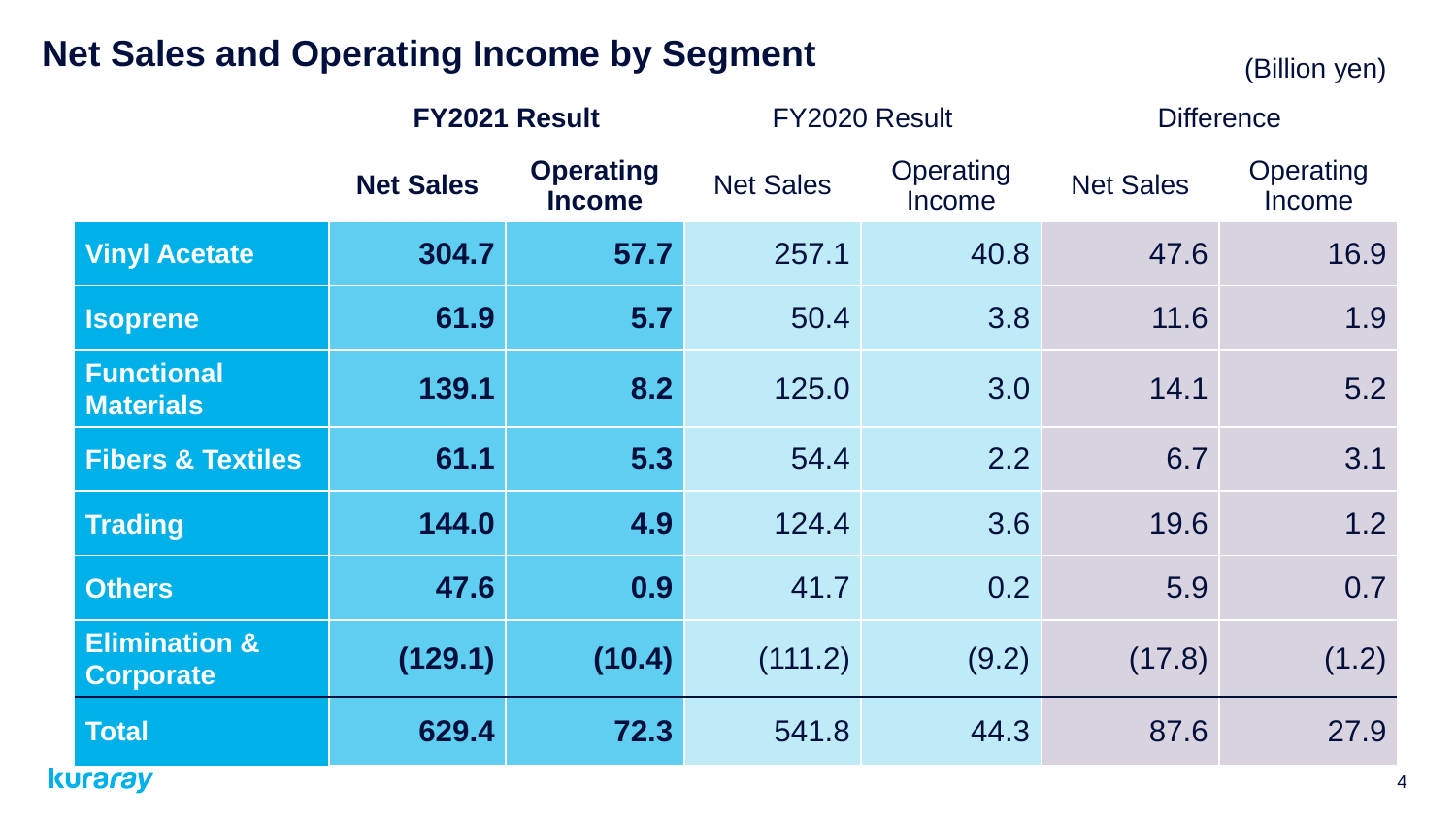## **Factors Affecting the Change in Operating Income (Vinyl Acetate)**



| <b>PVA resin</b>                                               | Although performance was impacted by high<br>raw material and fuel prices, sales increased<br>for a wide range of applications as global<br>demand has been recovering.                                                                                                                                                  |
|----------------------------------------------------------------|--------------------------------------------------------------------------------------------------------------------------------------------------------------------------------------------------------------------------------------------------------------------------------------------------------------------------|
| <b>Optical-use poval</b><br>film                               | Sales were brisk against a backdrop of robust<br>demand for LCD panels continuing from the<br>second half of the previous fiscal year.                                                                                                                                                                                   |
| <b>Water-soluble</b><br><b>PVA</b><br>film <monosol></monosol> | Sales steadily expanded for use in unit dose<br>detergent packets, including for laundry and<br>dish detergents.                                                                                                                                                                                                         |
| <b>PVB film</b>                                                | Sales volume rose year on year but were<br>affected by a decrease in the production of<br>automobiles caused by a shortage of<br>semiconductors from the third quarter.                                                                                                                                                  |
| <b>EVALTM</b>                                                  | Sales volume increased due to a recovery in<br>demand for gas tank applications and<br>continuing solid demand for food packaging<br>applications but were affected by high raw<br>material and fuel prices from the beginning of<br>the year and a decrease in the production of<br>automobiles from the third quarter. |
| <b>Main reason of</b><br>increase/<br>decrease                 | The surge in raw material and fuel prices and<br>the increase in logistic costs were offset by an<br>increase in profit attributable to an increase in<br>sales volume and price raise.                                                                                                                                  |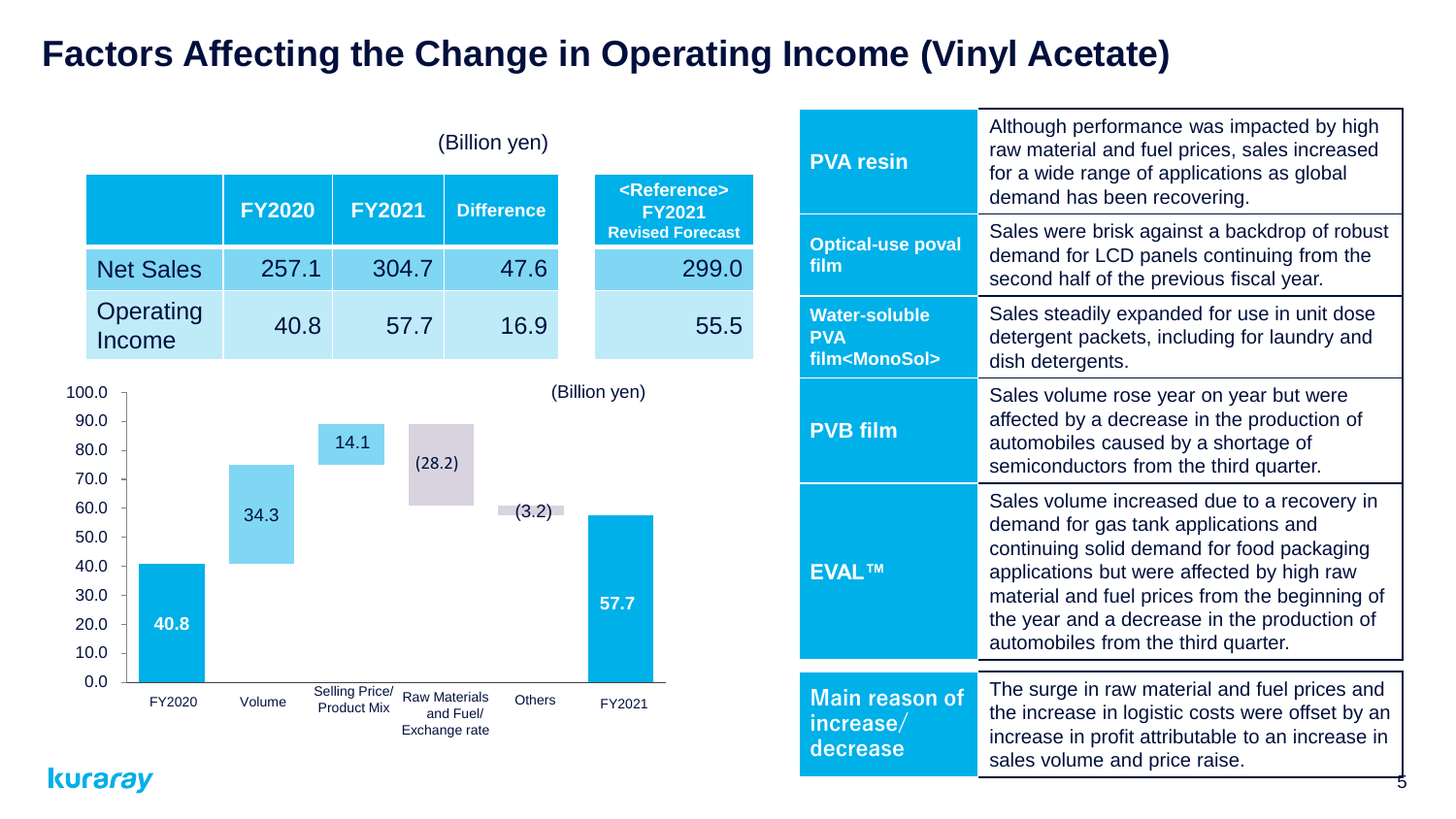## **Factors Affecting the Change in Operating Income (Isoprene)**



#### (Billion yen)

| <b>Fine Chemicals</b> | Sales volume increased due to a recovery                                                                                                                                                                          |  |  |
|-----------------------|-------------------------------------------------------------------------------------------------------------------------------------------------------------------------------------------------------------------|--|--|
| and Elastomers        | in demand.                                                                                                                                                                                                        |  |  |
| GENESTAR™             | Sales expanded as demand for electric<br>and electronic device applications and<br>automotive applications increased, despite<br>the impact of rising costs associated with<br>raw materials, fuel and logistics. |  |  |



|                           | The surge in raw material and fuel prices    |
|---------------------------|----------------------------------------------|
| Main reason of            | and the increase in logistic costs were      |
| $  \mathsf{increase} /  $ | offset by an increase in profit attributable |
| decrease                  | to an increase in sales volume and price     |
|                           | raise.                                       |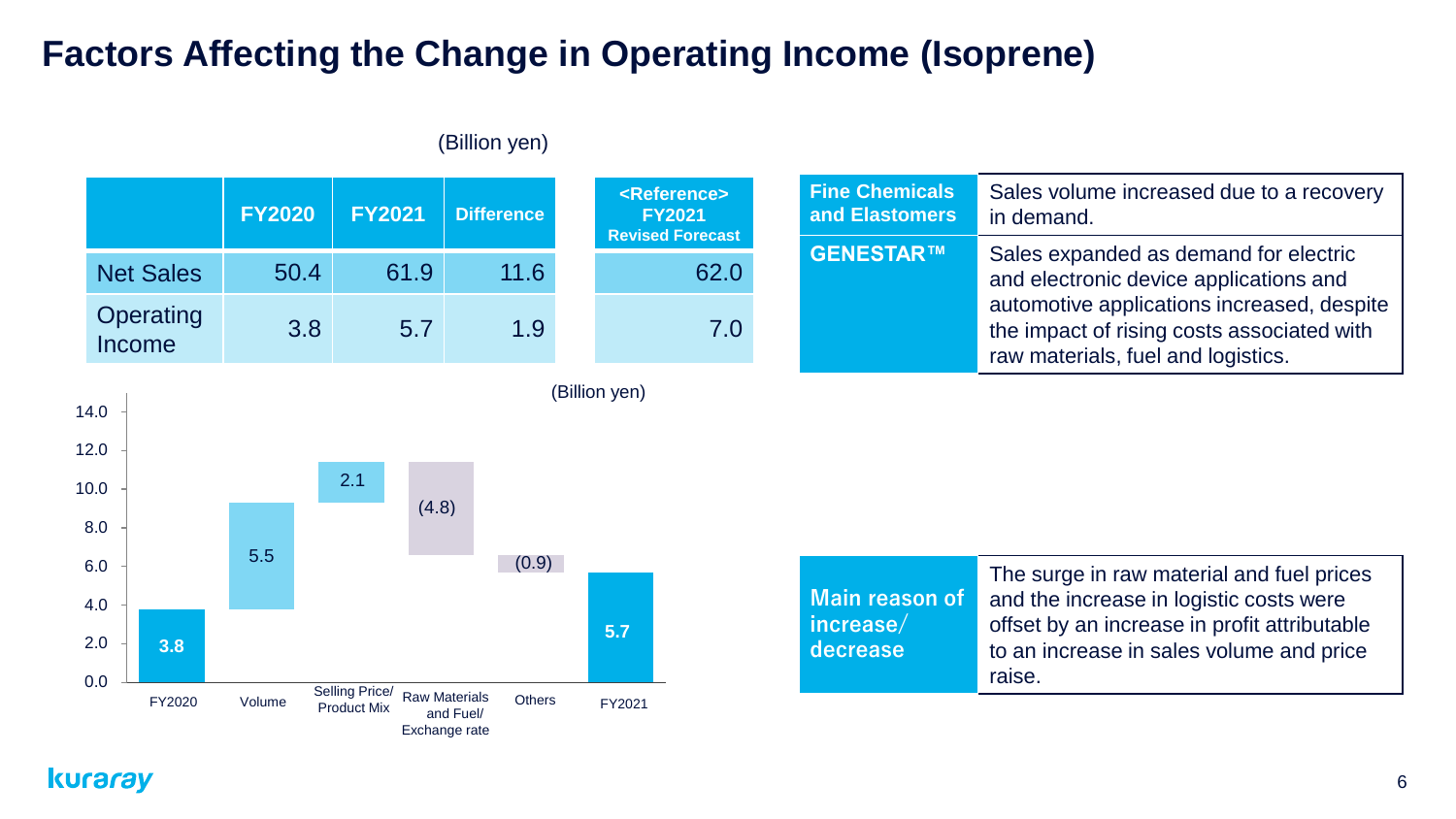## **Factors Affecting the Change in Operating Income (Functional Materials)**



Selling Price/ Product Mix

Raw Materials and Fuel/ Exchange rate

Others FY2021

| <b>Methacrylate</b>                      | Sales of spatter-blocking barrier panels<br>and displays remained steady, and market<br>conditions stayed strong.                                      |
|------------------------------------------|--------------------------------------------------------------------------------------------------------------------------------------------------------|
| <b>Medical</b>                           | Demand for new Kuraray products was<br>strong in the dental materials business,<br>especially in Europe and the United States,<br>and sales expanded.  |
| <b>Environmental</b><br><b>Solutions</b> | Demand increased, especially for water<br>treatment applications in Europe and the<br>United States, and sales of activated<br>carbon remained steady. |

|                                           | The surge in raw material and fuel prices    |
|-------------------------------------------|----------------------------------------------|
| Main reason of                            | and the increase in logistic costs were      |
| $\overline{\mathsf{increase}/\mathsf{l}}$ | offset by an increase in profit attributable |
| decrease                                  | to an increase in sales volume, strong       |
|                                           | market conditions, and price raise.          |

kuraray

0.0

FY2020 Volume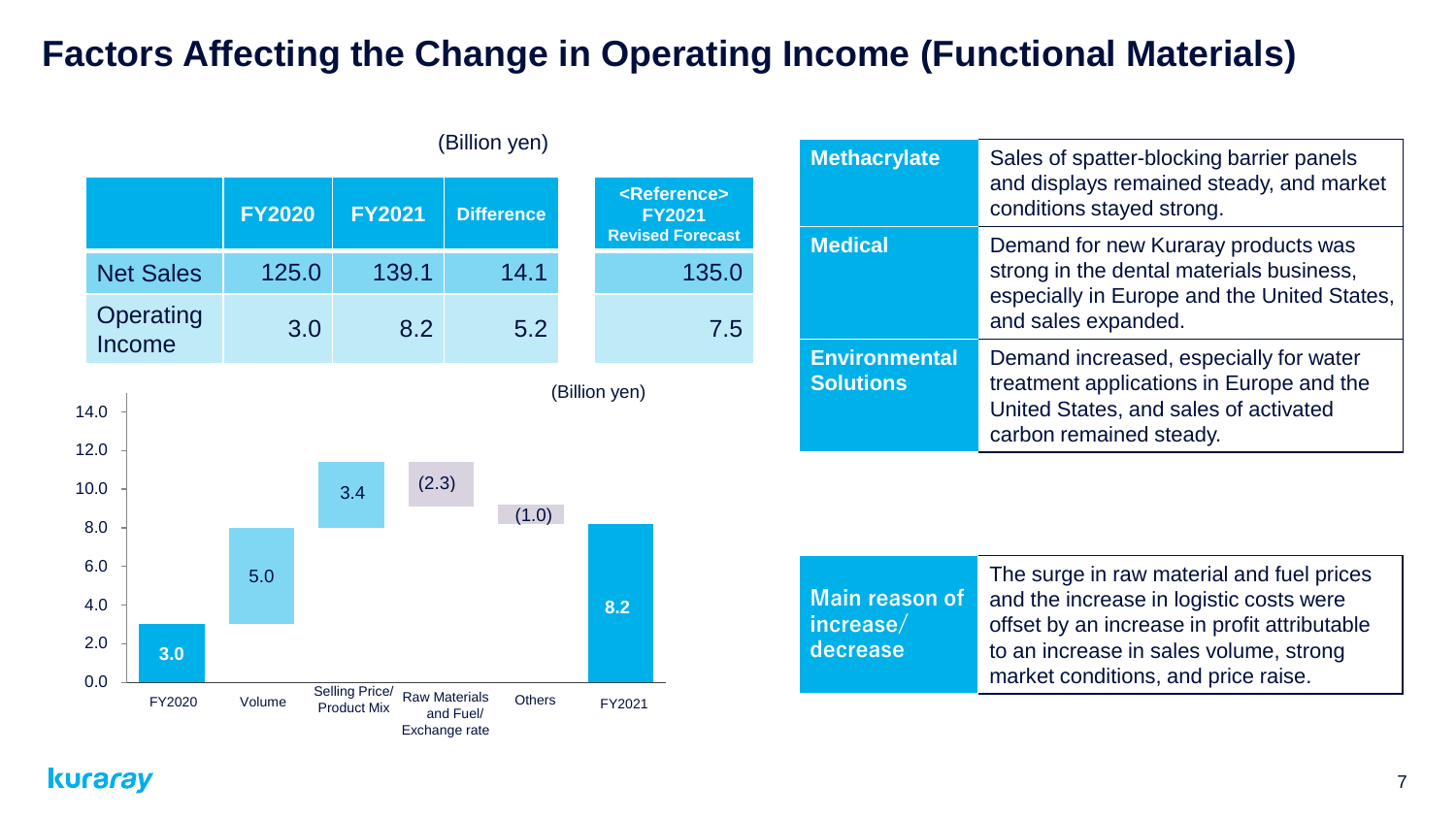## **Factors Affecting the Change in Operating Income (Fibers and Textiles)**

|                     | <b>FY2020</b> | <b>FY2021</b> | <b>Difference</b> | <reference><br/><b>FY2021</b><br/><b>Revised Forecast</b></reference> |
|---------------------|---------------|---------------|-------------------|-----------------------------------------------------------------------|
| <b>Net Sales</b>    | 54.4          | 61.1          | 6.7               | 62.0                                                                  |
| Operating<br>Income | 2.2           | 5.3           | 3.1               | 5.0                                                                   |

(Billion yen)

| (Billion yen)     |                                                                       | CLARINO™                                                | Sales remained steady, especially for use<br>in shoes.                   |  |  |
|-------------------|-----------------------------------------------------------------------|---------------------------------------------------------|--------------------------------------------------------------------------|--|--|
| <b>Difference</b> | <reference><br/><b>FY2021</b><br/><b>Revised Forecast</b></reference> | <b>Fibers and</b><br><b>Industrial</b>                  | Sales volume of KURALON™ and<br>VECTRAN™ expanded.                       |  |  |
| 6.7               | 62.0                                                                  | <b>Materials</b>                                        |                                                                          |  |  |
| 3.1               | 5.0                                                                   | <b>Consumer</b><br><b>Goods and</b><br><b>Materials</b> | Demand for KURAFLEX <sup>™</sup> in the<br>restaurant industry was weak. |  |  |



| Main reason of<br>increase/<br>decrease | The surge in raw material and fuel prices<br>and the increase in logistic costs were<br>offset by an increase in profit attributable<br>to an increase in sales volume and price<br>raise. |
|-----------------------------------------|--------------------------------------------------------------------------------------------------------------------------------------------------------------------------------------------|
|-----------------------------------------|--------------------------------------------------------------------------------------------------------------------------------------------------------------------------------------------|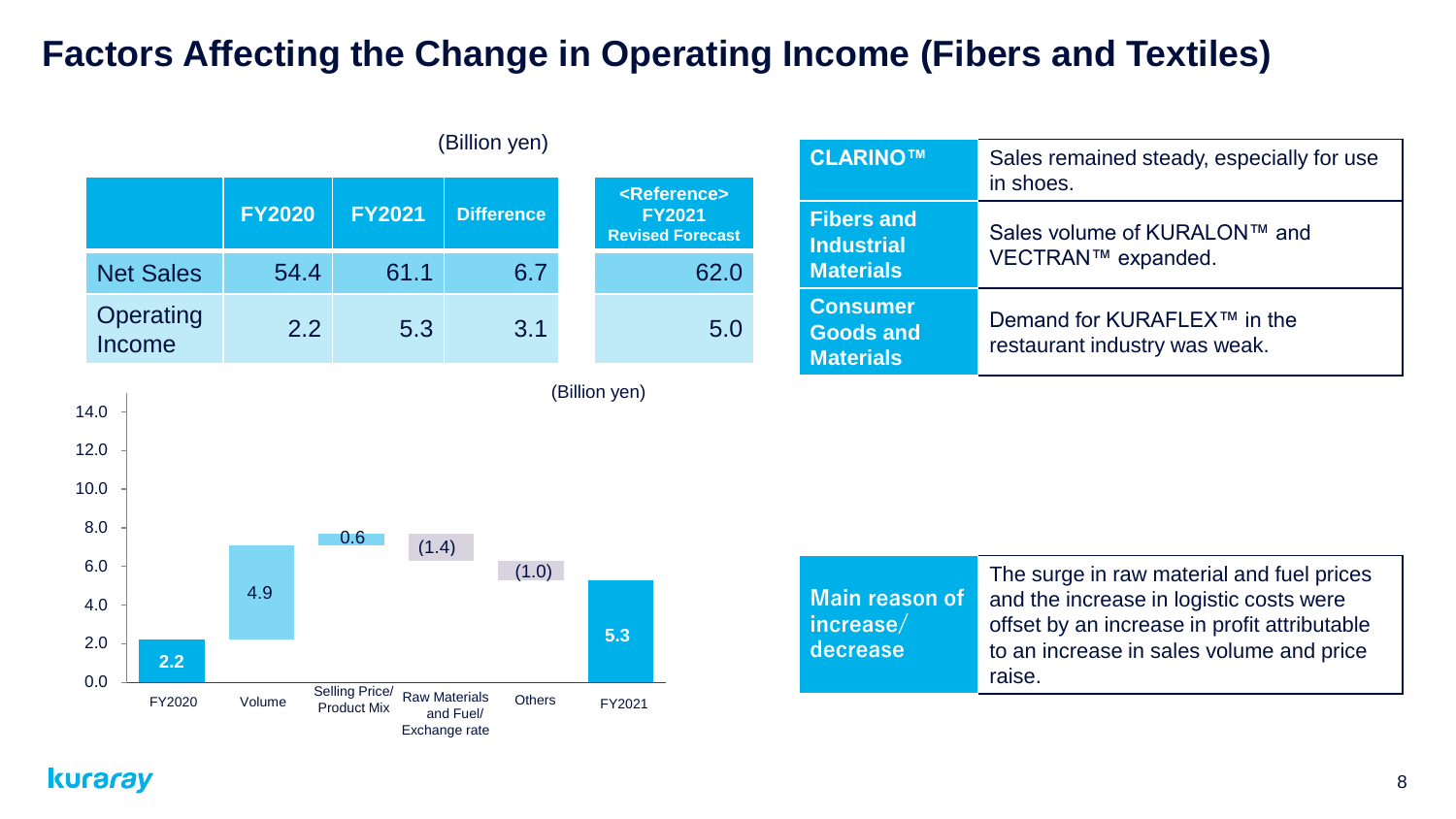## **Factors Affecting the Change in Operating Income**

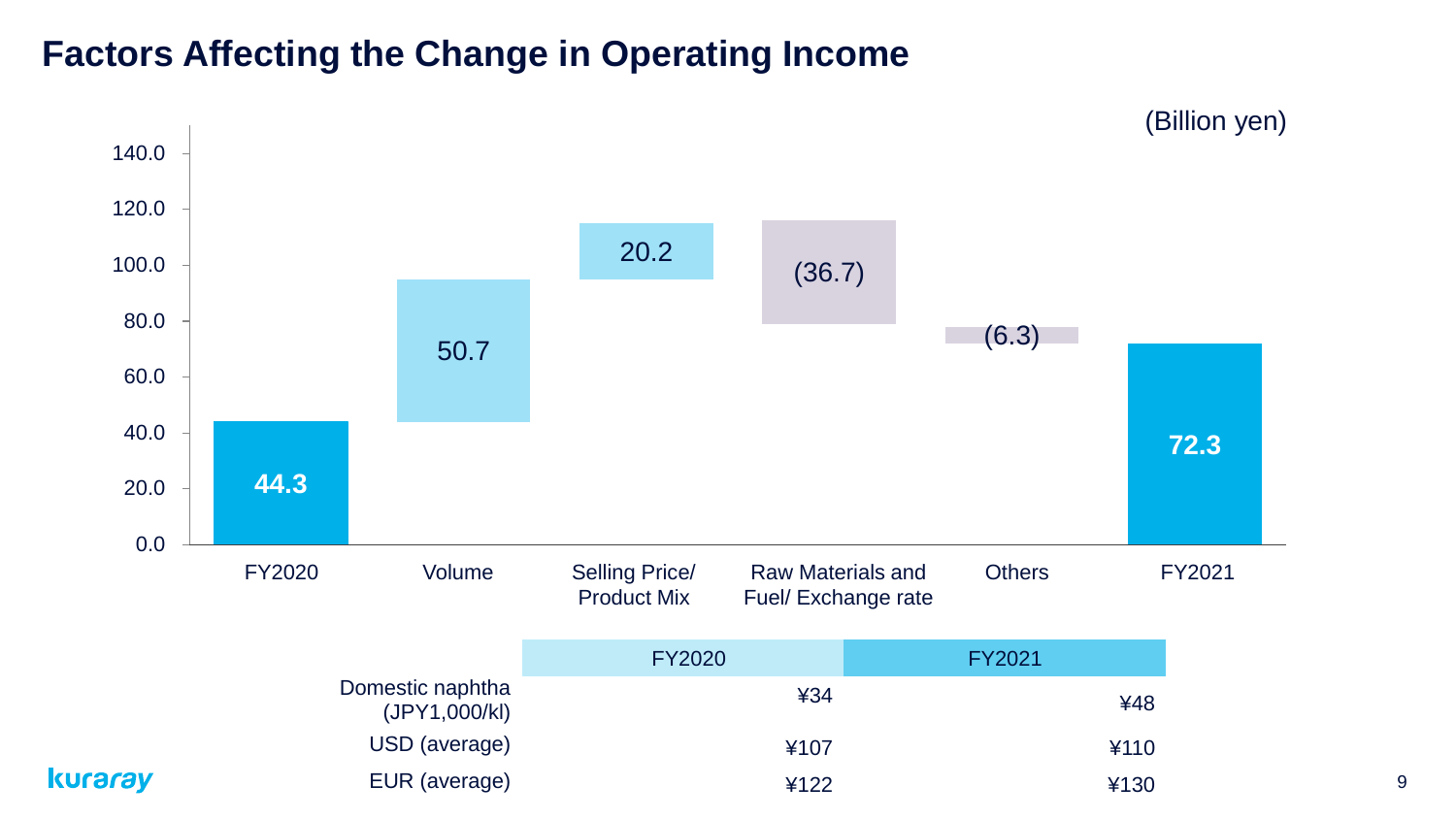### **Cash Flow for FY2021 and Key Data**

(Billion yen)

|                                                                         | <b>FY2021</b> | <b>FY2020</b> | <b>Difference</b> |
|-------------------------------------------------------------------------|---------------|---------------|-------------------|
| <b>Operating CF</b>                                                     | 78.2          | 79.9          | (17)              |
| <b>Investing CF*</b>                                                    | (71.4)        | (83.3)        | 11.8              |
| Free CF*                                                                | (6.8)         | (3.4)         | 10.1              |
| <b>CAPEX(Acceptance basis)</b>                                          | 65.9          | 76.7          | (10.8)            |
| <b>Depreciation and Amortization</b><br>(incl.amortization of goodwill) | 59.0          | 62.5          | (3.5)             |
| <b>R&amp;D Expenses</b>                                                 | 20.8          | 20.6          | 0.2 <sub>2</sub>  |

\*Cash flows from investing activities and free cash flow exclude net cash used in fund management and M&A.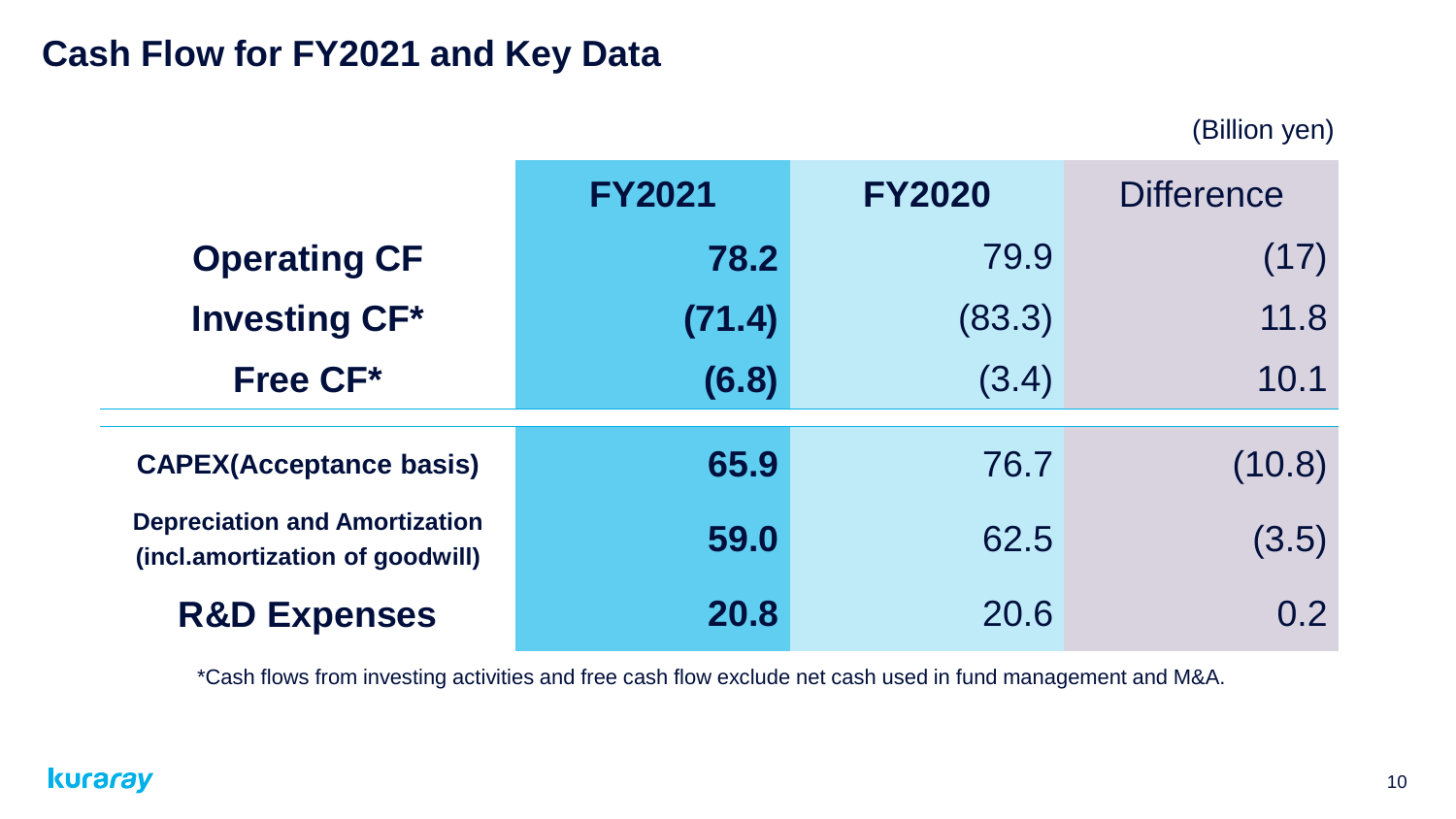## **Balance Sheet** (Billion yen)

11

|                                  |                                                                                               |                       | Dec. 31, 2021 | Dec. 31, 2020                                       |              | <b>Difference</b> |              |
|----------------------------------|-----------------------------------------------------------------------------------------------|-----------------------|---------------|-----------------------------------------------------|--------------|-------------------|--------------|
|                                  |                                                                                               | <b>Current Assets</b> |               | 470.2                                               |              | 461.2             | 9.0          |
|                                  | <b>Noncurrent Assets</b>                                                                      |                       |               | 620.8                                               |              | 590.4             | 30.5         |
|                                  | <b>Total Assets</b>                                                                           |                       |               | 1,091.0                                             |              | 1,051.6           | 39.4         |
|                                  | <b>Total Liabilities</b>                                                                      |                       | 511.4         |                                                     |              | 536.1             | (24.7)       |
|                                  | <b>Net Assets</b><br><b>Total Liabilities and</b><br><b>Net Assets</b><br><b>Equity Ratio</b> |                       |               | 579.6                                               |              | 515.5             | 64.1<br>39.4 |
|                                  |                                                                                               |                       |               | 1,091.0                                             |              | 1,051.6           |              |
|                                  |                                                                                               |                       |               | 51.3%<br>Reference: Exchange rates at end of period | 47.4%        |                   | 3.9%         |
|                                  |                                                                                               |                       |               | Dec. 31, 2021                                       | Dec. 31,2020 |                   |              |
|                                  | <b>JPY/USD</b>                                                                                |                       |               | 115                                                 | 104          |                   |              |
| <b>kuraray</b><br><b>JPY/EUR</b> |                                                                                               |                       | 131           | 127                                                 |              |                   |              |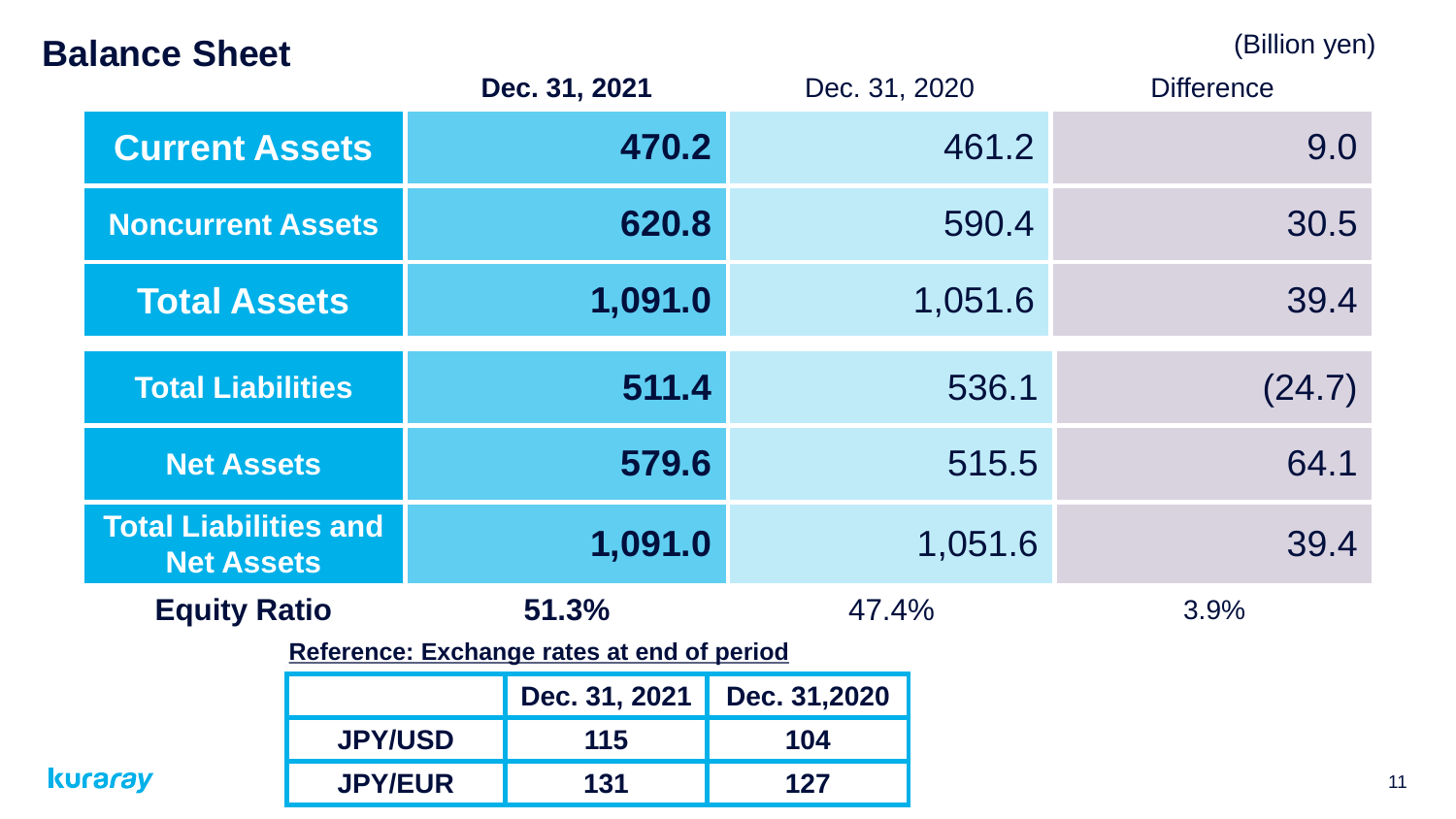## Forecast for FY2022 (Billion yen)

|                                                                          | <b>FY2022 Forecast</b> | <b>FY2021 Results</b> | <b>Difference</b> |
|--------------------------------------------------------------------------|------------------------|-----------------------|-------------------|
| <b>Net Sales</b>                                                         | 650.0                  | 629.4                 | 20.6              |
| <b>Operating Income</b>                                                  | 73.0                   | 72.3                  | 0.7               |
| <b>Ordinary Income</b>                                                   | 69.0                   | 68.8                  | 0.2               |
| Net Income*                                                              | 43.0                   | 37.3                  | 5.7               |
| <b>CAPEX(Decision basis)</b>                                             | 80.0                   | 41.9                  | 38.1              |
| <b>CAPEX(Acceptance basis)</b>                                           | 83.0                   | 65.9                  | 17.0              |
| <b>Depreciation and Amortization</b><br>(incl. amortization of goodwill) | 58.0                   | 59.0                  | (1.0)             |
| <b>R&amp;D Expenses</b>                                                  | 22.0                   | 20.8                  | 1.2               |
| <b>Reference</b>                                                         |                        |                       |                   |
| <b>JPY/USD</b>                                                           | 110                    | 110                   |                   |
| <b>JPY/EUR</b>                                                           | 130                    | 130                   |                   |
| <b>Domestic naphtha</b><br>(JPY1,000/kl)                                 | 58                     | 48                    |                   |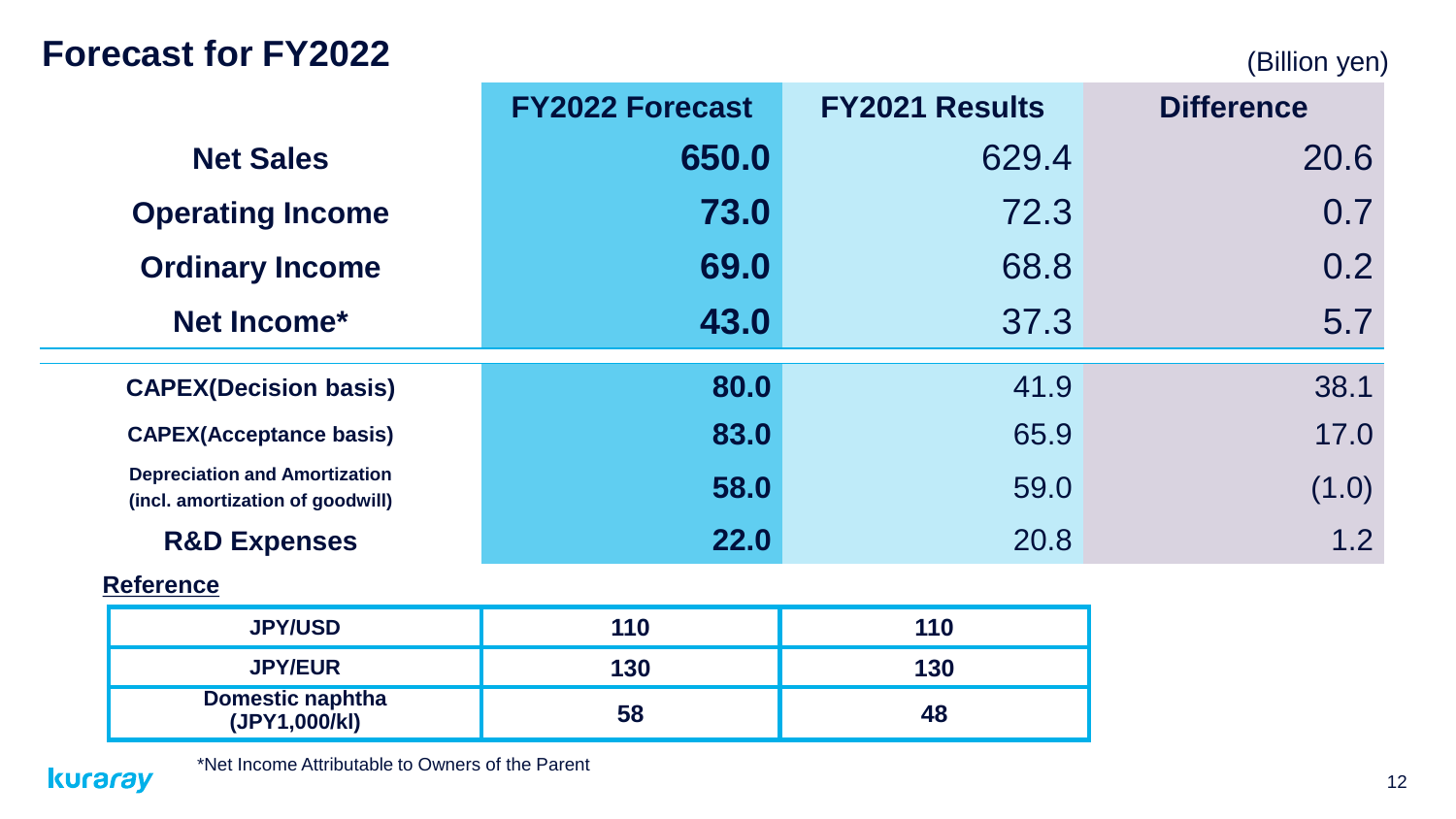## **Factors Affecting the Change in Operating Income**

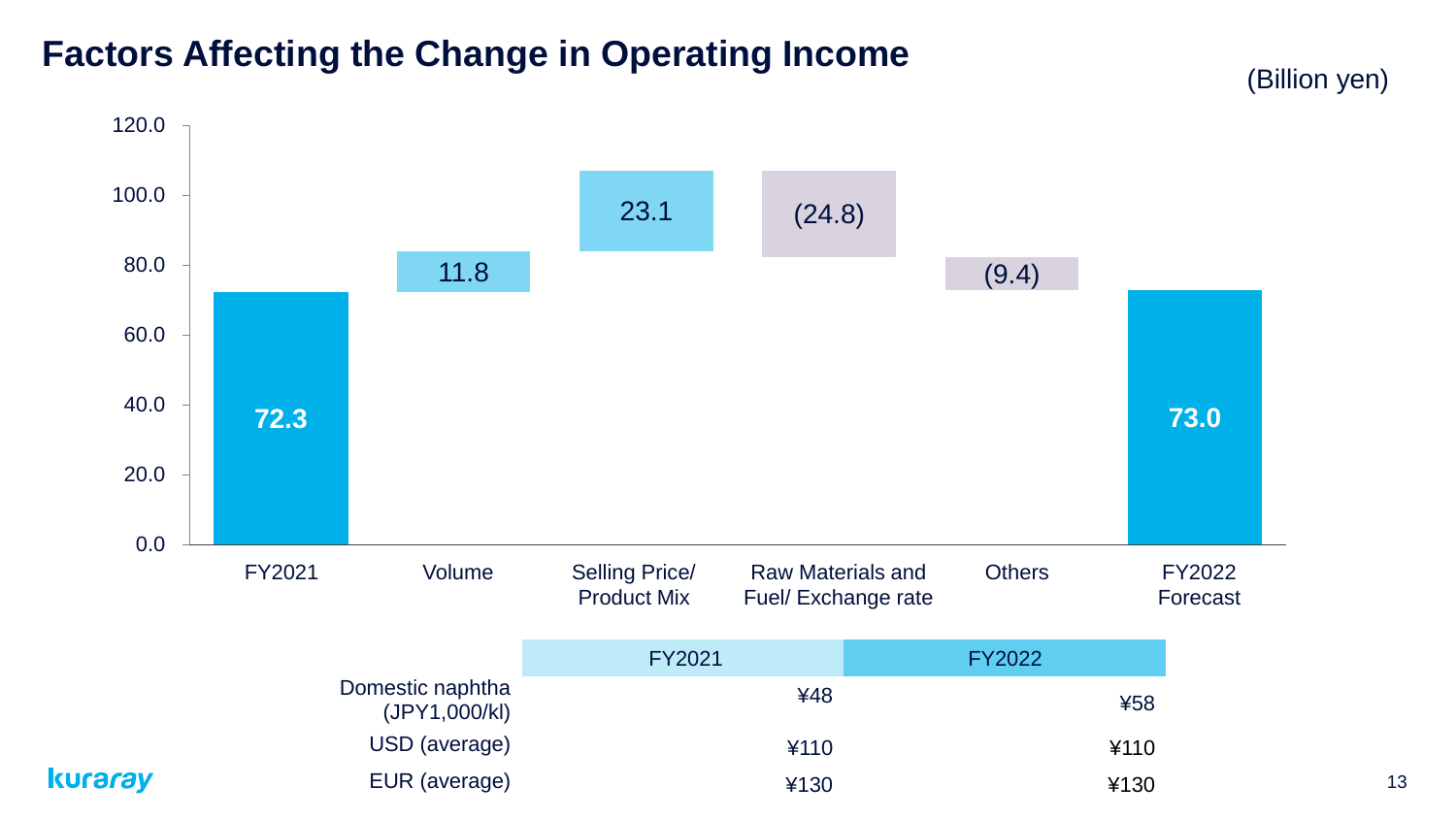## **Net sales and Operating Income by Segment** (Billion yen)

|                                              | <b>FY2022 Forecast</b><br>(after adoption of "Accounting<br><b>Standard for Revenue Recognition")</b> |                                   | <b>FY2021 Results</b><br>(after retroactive correction of segment<br>change etc.) |                     | <b>Difference</b> |                     |  |
|----------------------------------------------|-------------------------------------------------------------------------------------------------------|-----------------------------------|-----------------------------------------------------------------------------------|---------------------|-------------------|---------------------|--|
|                                              | <b>Net sales</b>                                                                                      | <b>Operating</b><br><b>Income</b> | <b>Net sales</b>                                                                  | Operating<br>Income | Net sales         | Operating<br>Income |  |
| <b>Vinyl Acetate</b>                         | 320.0                                                                                                 | 62.0                              | 304.7                                                                             | 58.3                | 15.3              | 3.7                 |  |
| <b>Isoprene</b>                              | 65.0                                                                                                  | 6.5                               | 61.9                                                                              | 6.1                 | 3.1               | 0.4                 |  |
| <b>Functional Materials</b>                  | 145.0                                                                                                 | 9.0                               | 142.4                                                                             | 8.7                 | 2.6               | 0.3                 |  |
| <b>Fibers &amp; Textiles</b>                 | 60.0                                                                                                  | 3.0                               | 61.1                                                                              | 5.6                 | (1.1)             | (2.6)               |  |
| <b>Trading</b>                               | 58.0                                                                                                  | 5.0                               | 144.0                                                                             | 4.8                 | (86.0)            | 0.2                 |  |
| <b>Others</b>                                | 44.0                                                                                                  | 1.0                               | 44.3                                                                              | 1.2                 | (0.3)             | (0.2)               |  |
| <b>Elimination &amp;</b><br><b>Corporate</b> | (42.0)                                                                                                | (13.5)                            | (129.1)                                                                           | (12.4)              | 87.1              | (1.1)               |  |
| <b>Total</b>                                 | 650.0                                                                                                 | 73.0                              | 629.4                                                                             | 72.3                | 20.6              | 0.7                 |  |

※ From FY2022, below listed items are applied.

・Adoption of the "Accounting Standard for Revenue Recognition" (ASBJ Statement No. 29), only to FY2022.

・Change of the method of allocating eliminations of profits from some internal transactions among segments and within the corporate, for both FY2021 and FY2022.

・Change of the segment classification of the aqua business from "Other" to "Functional Materials, for both FY2021 and FY2022.

Figures for Trading segment net sales and elimination & corporate for FY2022 have significantly changed compared to FY2021, mainly due to changes in accounting methods for revenues attributable to agent transactions in the Trading segment as a result of the adoption of the Accounting Standard for Revenue Recognition and other factors. Because of these changes, revenues from such transactions, which have previously been recorded on the basis of total transactional value, are now recorded on a net basis.

#### kurarav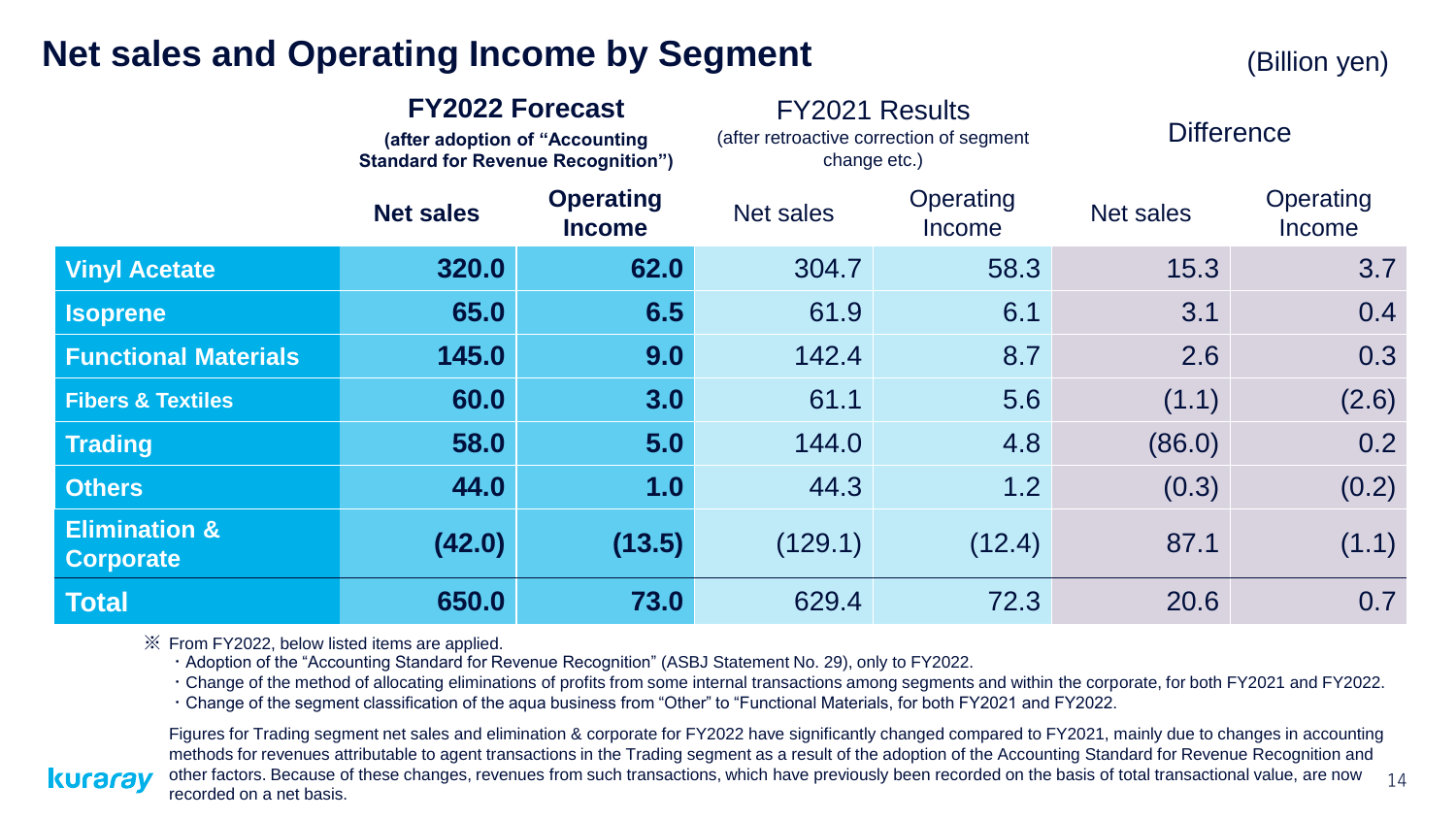## **Factors Affecting the Change in Operating Income by segment**



#### Functional Materials



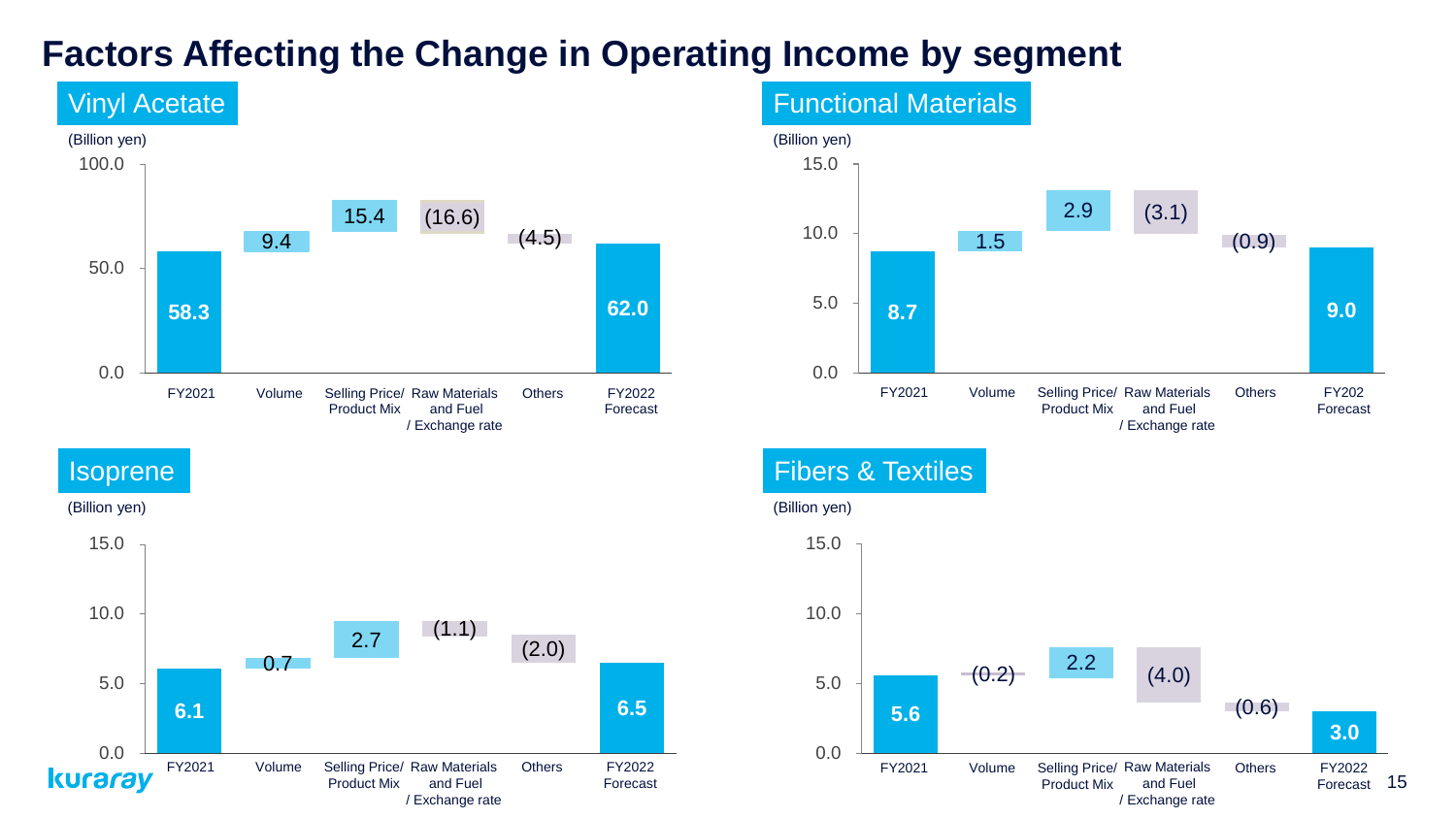### **FY2021 Shareholder Returns**

■ FY2021 Year end dividends (forecast)

**Year end:¥20/share(forecast at beginning of year: ¥20/share) \* Full-year dividend forecast: ¥40/share (interim: ¥20; year-end: ¥20)**

■ FY2022 dividends (forecast)

**¥42/share (interim: ¥21/share, year-end: ¥21)**

■ Share Buyback

**Buyback period Feb 10, 2022 to Jun 30, 2022, Maximum amount Up to ¥10.0 billion, Maximum number of shares Up to 11.0 million shares**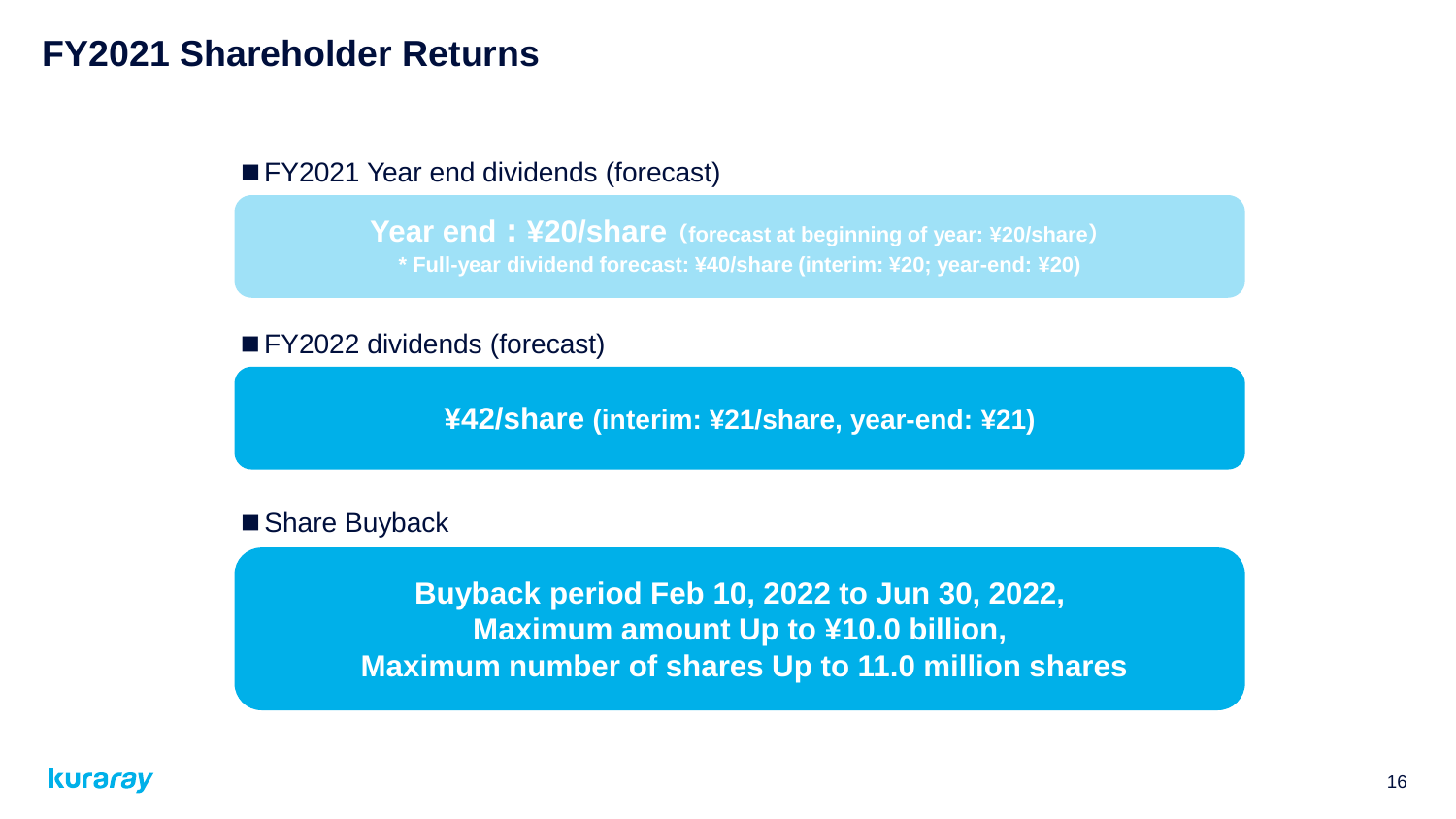## 【**Ref.**】 **FY2022 Full-Year Forecast**

(Billion yen)

|                                   | <b>FY2022 Forecast</b> |       |                  |       | FY2021 Results |                  | <b>Difference</b> |       |                  |
|-----------------------------------|------------------------|-------|------------------|-------|----------------|------------------|-------------------|-------|------------------|
|                                   | 1H                     | 2H    | <b>Full-Year</b> | 1H    | 2H             | <b>Full-Year</b> | 1H                | 2H    | <b>Full-Year</b> |
| <b>Net Sales</b>                  | 320.0                  | 330.0 | 650.0            | 302.3 | 327.1          | 629.4            | 17.7              | 2.9   | 20.6             |
| <b>Operating</b><br><b>Income</b> | 33.0                   | 40.0  | 73.0             | 30.4  | 41.9           | 72.3             | 2.6               | (1.9) | 0.7              |
| <b>Ordinary</b><br><b>Income</b>  | 31.0                   | 38.0  | 69.0             | 28.5  | 40.3           | 68.8             | 2.5               | (2.3) | 0.2              |
| <b>Net</b><br>Income*             | <b>20.0</b>            | 23.0  | 43.0             | 11.7  | 25.6           | 37.3             | 8.3               | (2.6) | 5.7              |

\*Net Income Attributable to Owners of the Parent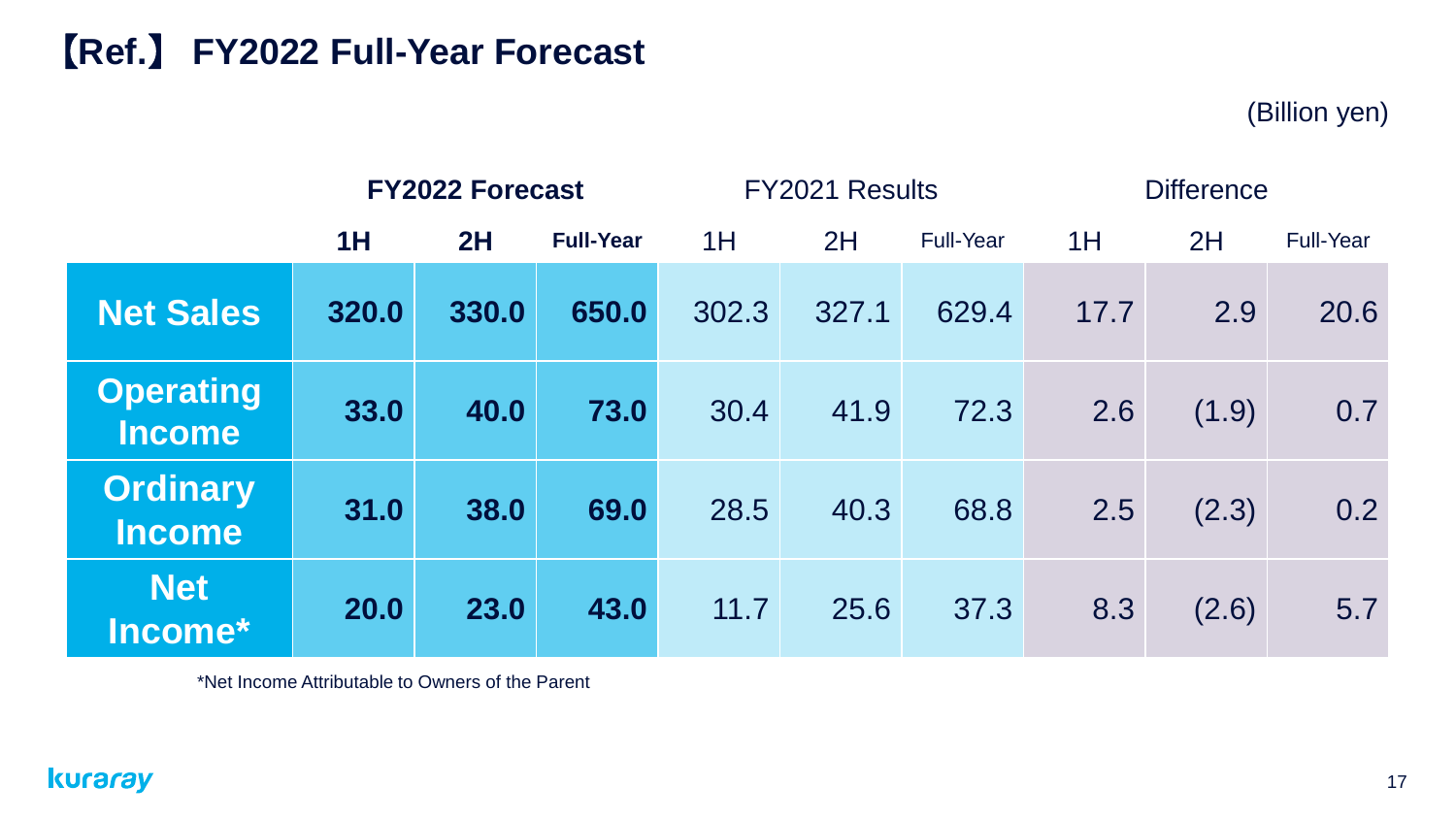## 【**Ref.**】 **Net Sales by Segment**

(Billion yen)

#### **FY2022 Forecast**

|                                              | (after adoption of "Accounting Standard for<br><b>Revenue Recognition")</b> |        |                  |        | <b>FY2021 Results</b> |                  | <b>Difference</b> |        |                  |
|----------------------------------------------|-----------------------------------------------------------------------------|--------|------------------|--------|-----------------------|------------------|-------------------|--------|------------------|
|                                              | 1H                                                                          | 2H     | <b>Full-Year</b> | 1H     | 2H                    | <b>Full-Year</b> | 1H                | 2H     | <b>Full-Year</b> |
| <b>Vinyl Acetate</b>                         | 156.0                                                                       | 164.0  | 320.0            | 148.4  | 156.3                 | 304.7            | 7.6               | 7.7    | 15.3             |
| <b>Isoprene</b>                              | 32.0                                                                        | 33.0   | 65.0             | 30.5   | 31.5                  | 61.9             | 1.5               | 1.5    | 3.1              |
| <b>Functional Materials</b>                  | 72.0                                                                        | 73.0   | 145.0            | 66.1   | 76.2                  | 142.4            | 5.9               | (3.2)  | 2.6              |
| <b>Fibers &amp; Textiles</b>                 | 29.0                                                                        | 31.0   | 60.0             | 29.9   | 31.2                  | 61.1             | (0.9)             | (0.2)  | (1.1)            |
| <b>Trading</b>                               | 28.0                                                                        | 30.0   | 58.0             | 69.1   | 74.9                  | 144.0            | (41.1)            | (44.9) | (86.0)           |
| <b>Others</b>                                | 22.0                                                                        | 22.0   | 44.0             | 20.4   | 24.0                  | 44.3             | 1.6               | (2.0)  | (0.3)            |
| <b>Elimination &amp;</b><br><b>Corporate</b> | (19.0)                                                                      | (23.0) | (42.0)           | (62.1) | (67.0)                | (129.1)          | 43.1              | 44.0   | 87.1             |
| <b>Total</b>                                 | 320.0                                                                       | 330.0  | 650.0            | 302.3  | 327.1                 | 629.4            | 17.7              | 2.9    | 20.6             |

※ From FY2022, below listed items are applied.

kurarav

・Adoption of the "Accounting Standard for Revenue Recognition" (ASBJ Statement No. 29), only to FY2022 figures.

・Change of the method of allocating eliminations of profits from some internal transactions among segments and within the corporate, for both FY2021 and FY2022.

・Change of the segment classification of the aqua business from "Other" to "Functional Materials, for both FY2021 and FY2022.

Figures for Trading segment net sales and elimination & corporate for FY2022 have significantly changed compared to FY2021, mainly due to changes in accounting methods for revenues attributable to agent transactions in the Trading segment as a result of the adoption of the Accounting Standard for Revenue Recognition and other factors. Because of these changes, revenues from such transactions, which have previously been recorded on the basis of total transactional value, are now recorded on a net basis.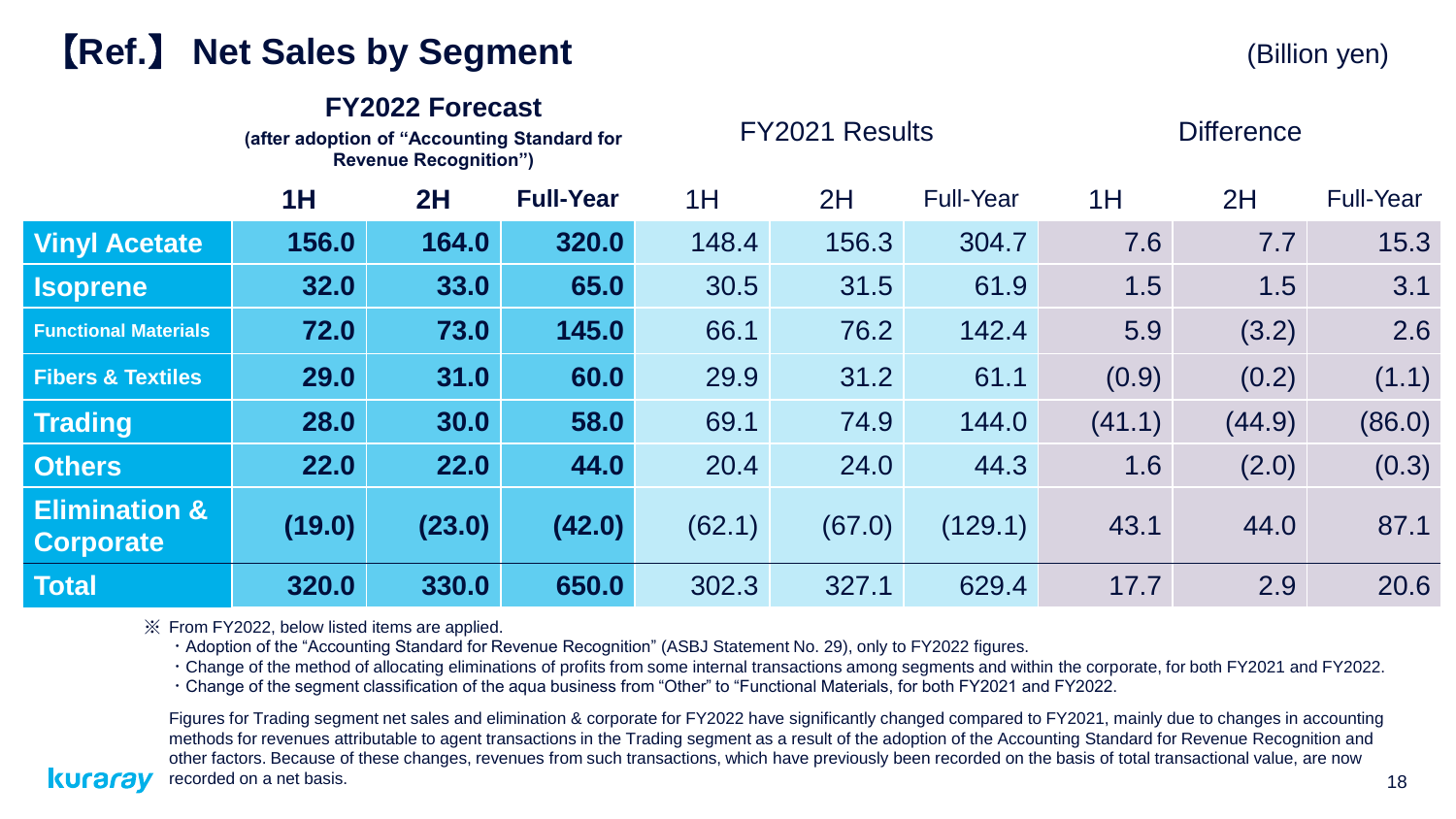## 【**Ref.**】 **Operating Income by Segment**

(Billion yen)

|                                              |       | <b>FY2022 Forecast</b><br>(after adoption of "Accounting Standard for<br><b>Revenue Recognition")</b> |                  |       | <b>FY2021 Results</b> |                  | <b>Difference</b> |       |                  |  |
|----------------------------------------------|-------|-------------------------------------------------------------------------------------------------------|------------------|-------|-----------------------|------------------|-------------------|-------|------------------|--|
|                                              | 1H    | <b>2H</b>                                                                                             | <b>Full-Year</b> | 1H    | 2H                    | <b>Full-Year</b> | 1H                | 2H    | <b>Full-Year</b> |  |
| <b>Vinyl Acetate</b>                         | 28.5  | 33.5                                                                                                  | 62.0             | 25.2  | 33.1                  | 58.3             | 3.3               | 0.4   | 3.7              |  |
| <b>Isoprene</b>                              | 2.5   | 4.0                                                                                                   | 6.5              | 3.3   | 2.8                   | 6.1              | (0.8)             | 1.2   | 0.4              |  |
| <b>Functional Materials</b>                  | 4.0   | 5.0                                                                                                   | 9.0              | 2.9   | 5.7                   | 8.7              | 1.1               | (0.7) | 0.3              |  |
| <b>Fibers &amp; Textiles</b>                 | 1.5   | 1.5                                                                                                   | 3.0              | 2.2   | 3.4                   | 5.6              | (0.7)             | (1.9) | (2.6)            |  |
| <b>Trading</b>                               | 2.4   | 2.6                                                                                                   | 5.0              | 2.3   | 2.5                   | 4.8              | 0.1               | 0.1   | 0.2              |  |
| <b>Others</b>                                | 0.5   | 0.5                                                                                                   | 1.0              | 0.3   | 0.9                   | 1.2              | 0.2               | (0.4) | (0.2)            |  |
| <b>Elimination &amp;</b><br><b>Corporate</b> | (6.4) | (7.1)                                                                                                 | (13.5)           | (5.8) | (6.6)                 | (12.4)           | (0.6)             | (0.5) | (1.1)            |  |
| <b>Total</b>                                 | 33.0  | 40.0                                                                                                  | 73.0             | 30.4  | 41.9                  | 72.3             | 2.6               | (1.9) | 0.7              |  |

※ From FY2022, below listed items are applied.

・Adoption of the "Accounting Standard for Revenue Recognition" (ASBJ Statement No. 29), only to FY2022 figures.

・Change of the method of allocating eliminations of profits from some internal transactions among segments and within the corporate, for both FY2021 and FY2022.

・Change of the segment classification of the aqua business from "Other" to "Functional Materials, for both FY2021 and FY2022.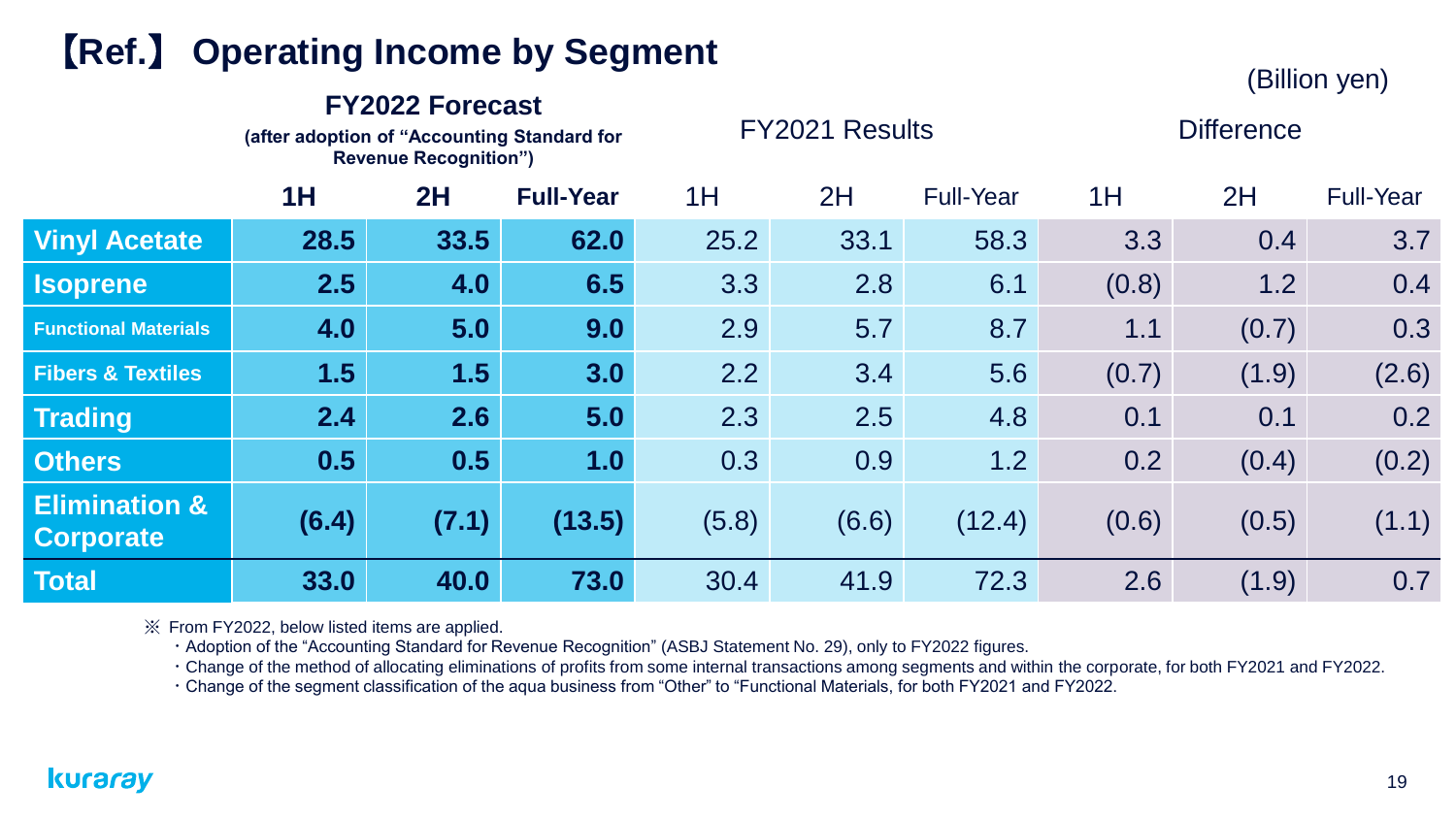## 【**Ref.**】 **Quarterly Net sales by segments**

(Billion yen)

|                                              |        |        | <b>FY2020</b> |        | <b>FY2021</b> |        |        |        |           |              |
|----------------------------------------------|--------|--------|---------------|--------|---------------|--------|--------|--------|-----------|--------------|
|                                              | 1Q     | 2Q     | 3Q            | 4Q     | <b>Total</b>  | 1Q     | 2Q     | 3Q     | <b>4Q</b> | <b>Total</b> |
| <b>Vinyl Acetate</b>                         | 63.9   | 57.9   | 64.9          | 70.4   | 257.1         | 72.2   | 76.3   | 76.4   | 79.8      | 304.7        |
| <b>Isoprene</b>                              | 13.2   | 11.6   | 11.4          | 14.2   | 50.4          | 14.9   | 15.6   | 15.0   | 16.5      | 61.9         |
| <b>Functional</b><br><b>Materials</b>        | 30.8   | 28.4   | 31.5          | 34.3   | 125.0         | 30.3   | 34.4   | 35.0   | 39.4      | 139.1        |
| <b>Fibers &amp;</b><br><b>Textiles</b>       | 14.5   | 13.8   | 11.8          | 14.4   | 54.4          | 13.7   | 16.2   | 14.9   | 16.3      | 61.1         |
| <b>Trading</b>                               | 29.8   | 30.3   | 29.3          | 35.1   | 124.4         | 33.0   | 36.2   | 36.2   | 38.7      | 144.0        |
| <b>Others</b>                                | 11.7   | 10.5   | 9.9           | 9.7    | 41.7          | 10.3   | 11.5   | 12.0   | 13.8      | 47.6         |
| <b>Elimination &amp;</b><br><b>Corporate</b> | (26.8) | (27.3) | (27.1)        | (30.0) | (111.2)       | (29.9) | (32.2) | (32.7) | (34.3)    | (129.1)      |
| <b>Total</b>                                 | 136.9  | 125.1  | 131.8         | 148.0  | 541.8         | 144.4  | 157.9  | 156.9  | 170.2     | 629.4        |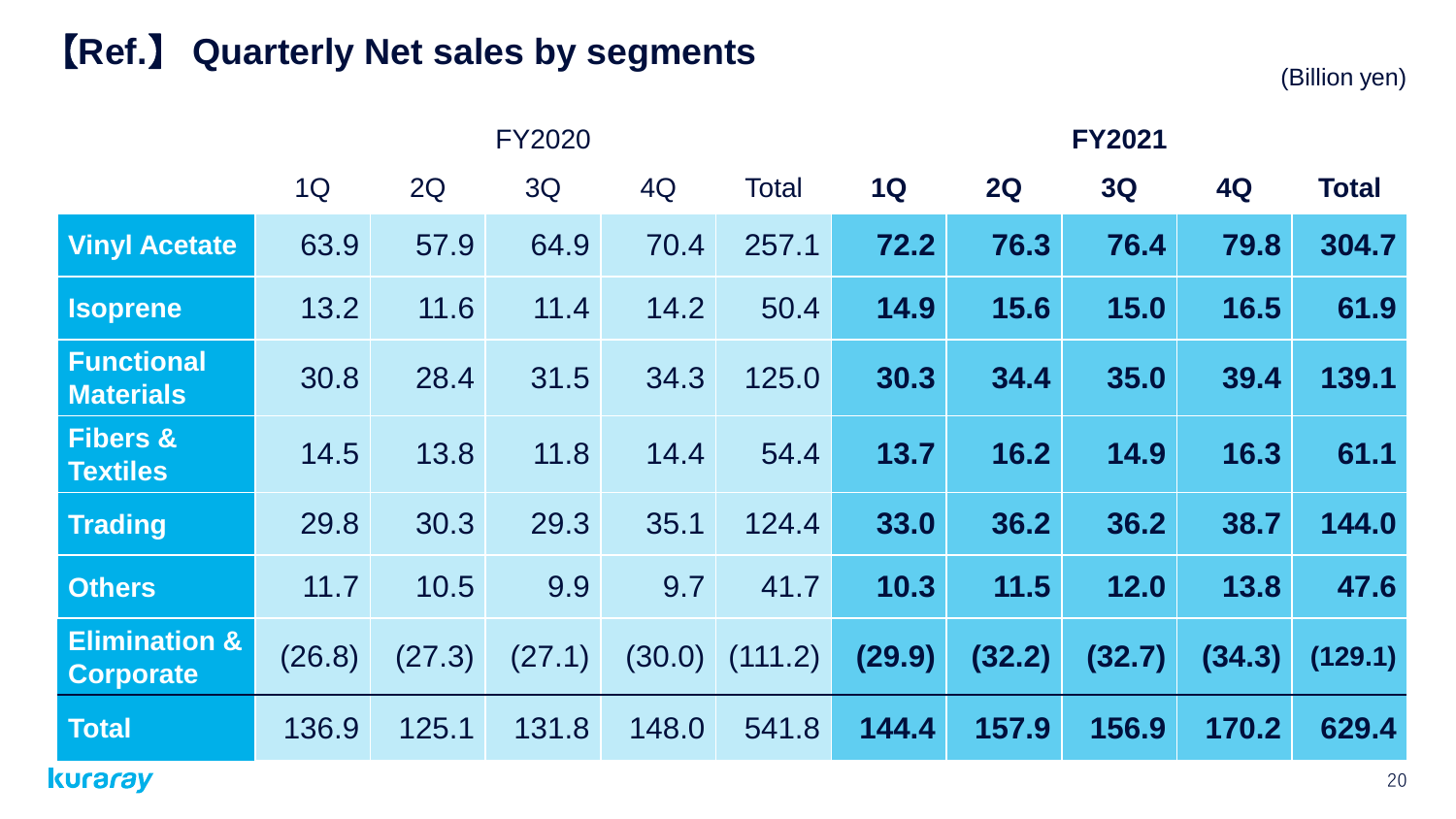## 【**Ref.**】 **Quarterly Operating Income by segments**

(Billion yen)

|                                              |       |       | <b>FY2020</b> |       | <b>FY2021</b> |           |       |           |       |              |
|----------------------------------------------|-------|-------|---------------|-------|---------------|-----------|-------|-----------|-------|--------------|
|                                              | 1Q    | 2Q    | 3Q            | 4Q    | <b>Total</b>  | <b>1Q</b> | 2Q    | <b>3Q</b> | 4Q    | <b>Total</b> |
| <b>Vinyl Acetate</b>                         | 8.4   | 8.5   | 11.1          | 12.8  | 40.8          | 13.4      | 11.2  | 18.3      | 14.8  | 57.7         |
| <b>Isoprene</b>                              | 3.1   | (1.0) | 0.0           | 1.7   | 3.8           | 3.0       | 0.2   | 1.5       | 0.9   | 5.7          |
| <b>Functional</b><br><b>Materials</b>        | 1.3   | (0.2) | 1.8           | 0.1   | 3.0           | 1.1       | 2.0   | 2.2       | 2.9   | 8.2          |
| <b>Fibers &amp;</b><br><b>Textiles</b>       | 0.9   | 0.7   | 1.0           | (0.5) | 2.2           | 0.4       | 1.6   | 2.3       | 1.0   | 5.3          |
| <b>Trading</b>                               | 1.0   | 1.1   | 0.7           | 0.8   | 3.6           | 1.1       | 1.3   | 1.2       | 1.3   | 4.9          |
| <b>Others</b>                                | 0.0   | 0.2   | 0.1           | (0.1) | 0.2           | (0.1)     | 0.2   | 0.6       | 0.3   | 0.9          |
| <b>Elimination &amp;</b><br><b>Corporate</b> | (2.7) | (1.7) | (1.9)         | (2.9) | (9.2)         | (2.1)     | (2.7) | (2.3)     | (3.2) | (10.4)       |
| <b>Total</b>                                 | 12.0  | 7.6   | 12.9          | 11.8  | 44.3          | 16.8      | 13.6  | 23.9      | 17.9  | 72.3         |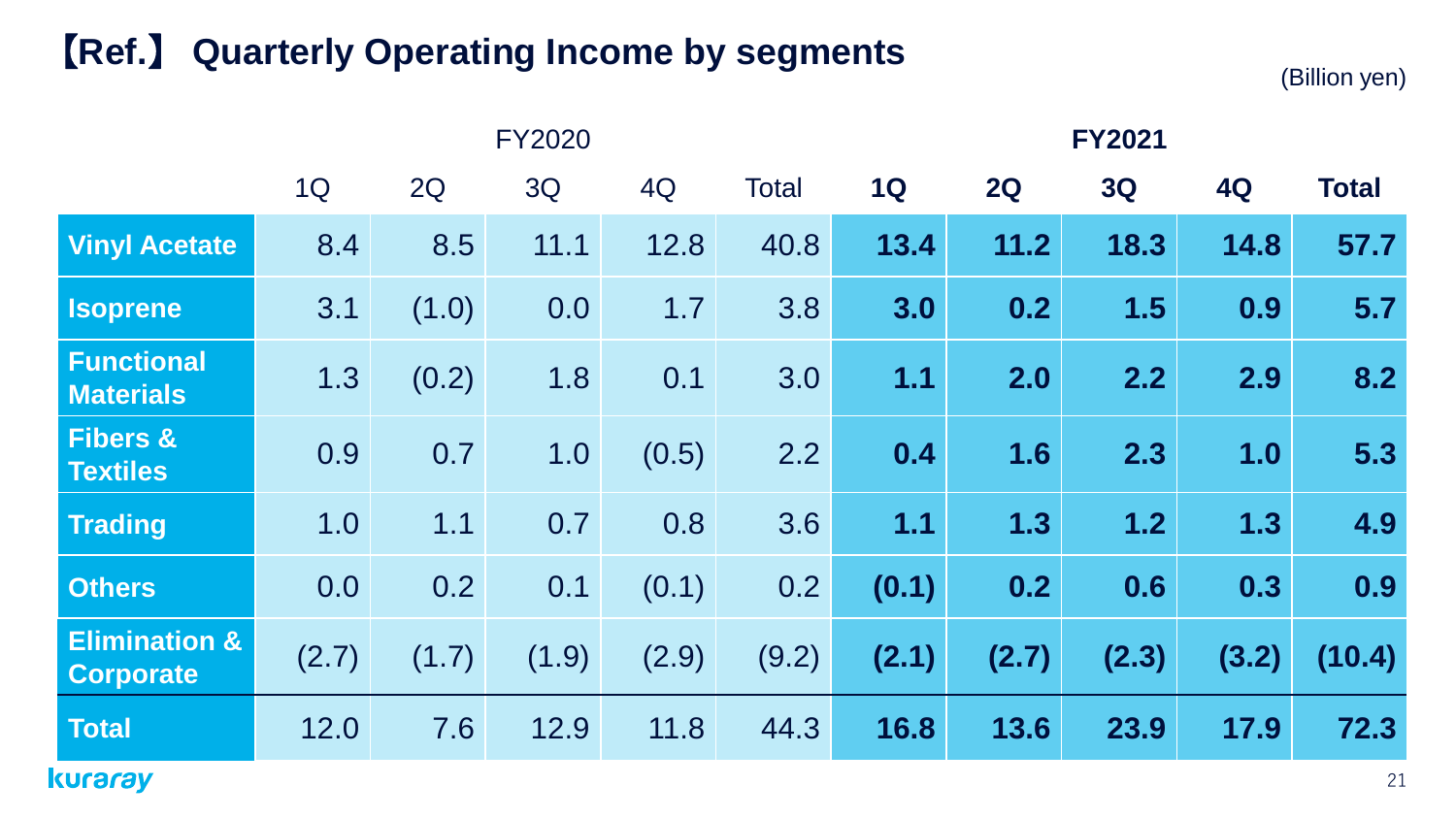## 【**Ref.**】 **Selling Price/Product Mix and Raw Materials and Fuel/Exchange rate in FY2021 and FY2022**

(Billion yen)



■ Selling Price/Product Mix Raw Materials and Fel/Exchange rate